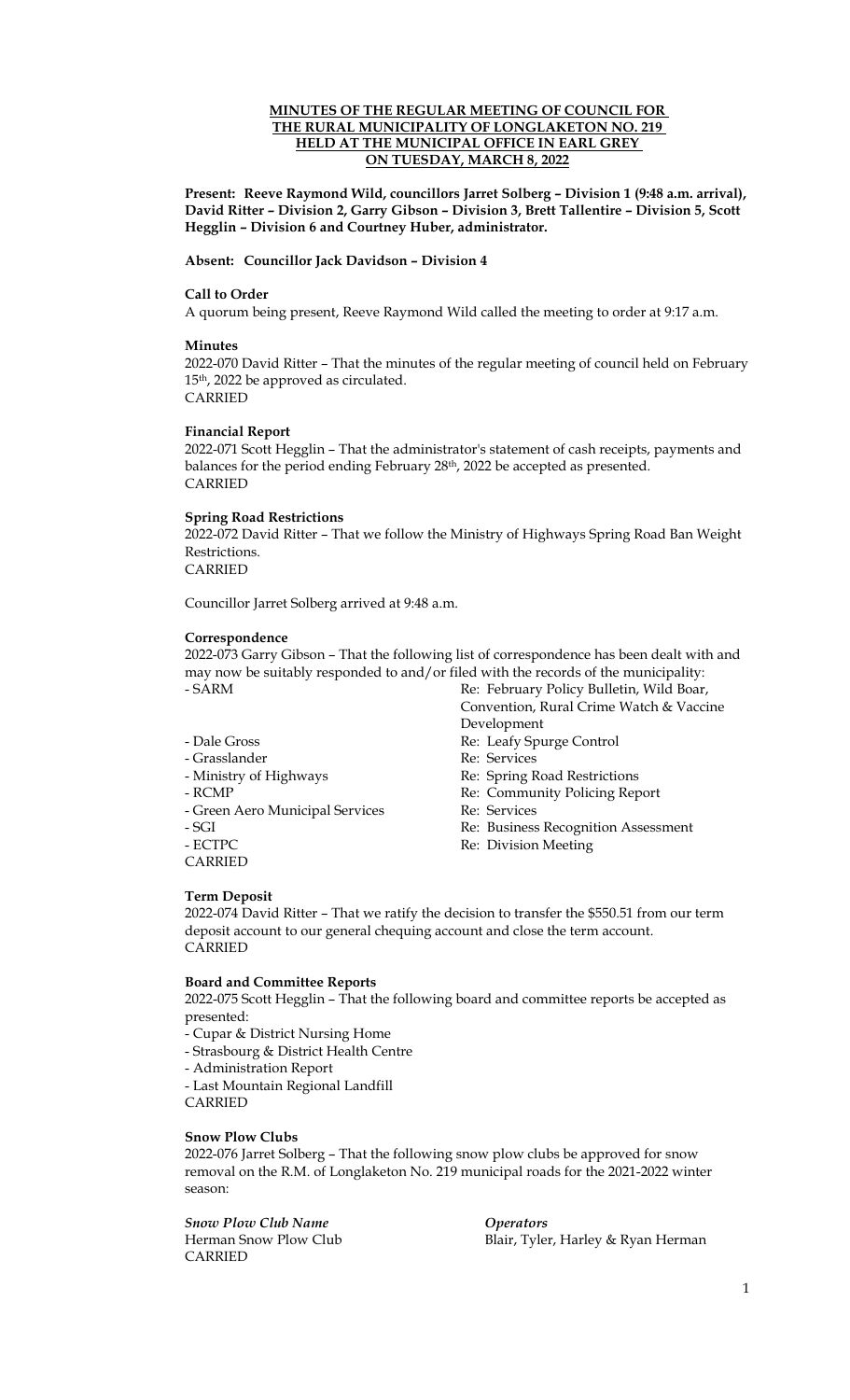#### **Rock Ridge Annexation**

2022-077 Jarret Solberg – That we instruct our administrative office to send a letter to each Rock Ridge lot owner to determine if they are in favour or not in favour of the RM deliberating their annexation with the Resort Village of Kannata Valley. Further that each lot receives one vote.

CARRIED

## **Lagoon Access Road**

2022-078 Garry Gibson – That we implement a weight restriction of 350 pounds per square inch of tire on the access road to the lagoon if we do not have resolution on the Kannata Valley/Saskatchewan Beach lagoon agreements in the immediate future. CARRIED

#### **Last Mountain Regional Landfill Levy**

2022-079 Scott Hegglin – That we approve the proposed 2022 capital and operating levies for the Last Mountain Regional Landfill. CARRIED

## **2022 RM of Longlaketon/ Village of Earl Grey Administration Agreement**

2022-080 David Ritter – That the R.M. of Longlaketon No. 219 and the Village of Earl Grey sign a revised administration agreement effective January 1, 2022 with the village paying \$42,705.14 for administration salaries and no change to the monthly rental rate or capital purchase allowance of the agreement for 2022. CARRIED

#### **Fuel Tenders**

2022-081 Garry Gibson – That the municipality invite fuel tenders from the Sherwood Coop, Bulyea Co-op, Mazenc Fuels and Nutrien Ag for the period of April 1<sup>st</sup>, 2022 to March 31<sup>st</sup>, 2023 with tenders to be based on the price of fuel on March 25<sup>th</sup>, 2022. Further that the tenders are to be received by the municipal office by 4:30 p.m. on April 8th, 2022. CARRIED

#### **Annual General Meeting**

2022-082 Raymond Wild – That we hold the annual general meeting on Wednesday, April 20th, 2022 at 7:30 p.m. at the Earl Grey Community Hall. CARRIED

Council reviewed the resolutions for the SARM Annual Convention.

#### **Closed Session**

2022-083 David Ritter – That we move into a closed session to discuss office employee personnel. The closed session began at 12:02 p.m. CARRIED

Present were Raymond Wild, Jarret Solberg, David Ritter, Garry Gibson, Brett Tallentire, Scott Hegglin and Courtney Huber. Legislative authority under clause 17 (1)(d) and clause 17 (1)(g) and of the *Local Authority Freedom of Information and Protection of Privacy Act*.

#### **Open Session**

2022-084 Garry Gibson – That the closed session concludes at 12:04 p.m. and we move back into open session.

CARRIED

## **Accounts for Payment**

|                                                                             | Trecounts for I avincing                              |                              |           |  |
|-----------------------------------------------------------------------------|-------------------------------------------------------|------------------------------|-----------|--|
| 2022-085 Brett Tallentire - The following accounts be approved for payment: |                                                       |                              |           |  |
| 15031                                                                       | L & G Crushing Corp.                                  | <b>Gravel Crushing</b>       | 42,305.97 |  |
| 15032                                                                       | Acton's Plumbing & Heating Ltd Furnace Installation   |                              | 4,242.98  |  |
| 15033                                                                       | Air Tech Products                                     | Repair Parts                 | 118.27    |  |
| 15034                                                                       | Auto Parts Plus                                       | Shop Supplies                | 92.57     |  |
| 15035                                                                       | Brandt Tractor Ltd.                                   | Grader Blades & Repair Parts | 1,480.14  |  |
| 15036                                                                       | Earl Grey Curling&Skating Rink                        | Meeting Rental - Feb 15/22   | 100.00    |  |
| 15037                                                                       | Earl Grey Community Hall                              | Meeting Rental - Jan 11/22   | 100.00    |  |
| 15038                                                                       | <b>Information Services Corp</b>                      | <b>Title Details</b>         | 144.00    |  |
| 15039                                                                       | Last Mountain Regional Landfill Loraas - January 2022 |                              | 5,838.64  |  |
| 15040                                                                       | Mainline Fleet Service                                | Shop Supplies & Repair Parts | 225.46    |  |
| 15041                                                                       | Maxim Truck & Trailer                                 | Repair Parts                 | 307.49    |  |
| 15042                                                                       | Northern Strands                                      | Shop Supplies                | 653.29    |  |
| 15043                                                                       | Prairie Battery                                       | <b>Batteries</b>             | 226.71    |  |
| 15044                                                                       | Linde Canada Inc.                                     | Cylinder Rental              | 59.53     |  |
|                                                                             |                                                       |                              |           |  |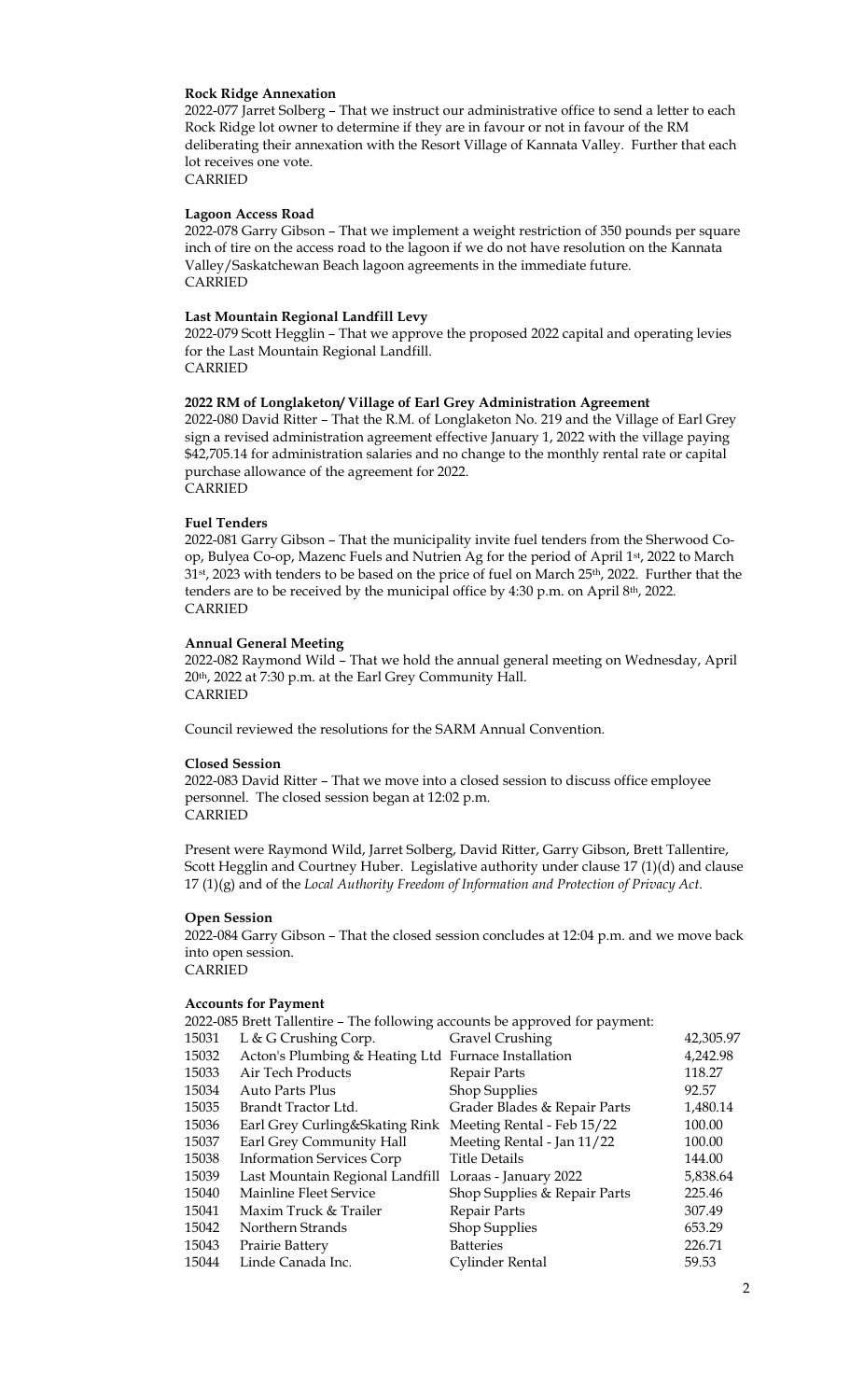| 15045<br>15046<br>15047<br>15048<br>15049<br>15050<br>15051<br>15052<br>15053<br>15054<br>15055<br>15056<br>15057<br>15058<br>15059<br>15060 | Princess Auto<br>Professional Building Insp.<br>Redhead Equipment<br>SARM<br>SaskTel (Mobility)<br>SGI<br>Sherwood Co-op Ltd.<br>South Country Equipment<br>Strasbourg Agro Inc.<br><b>Westrans Company</b><br>Jack Davidson<br>Garry Gibson<br>Scott Hegglin<br>David Ritter<br><b>Brett Tallentire</b><br>Ray Wild | Repair Part<br>Inspections - February 2022<br>Repair Parts<br><b>Office Supplies</b><br>Shop Mobility<br>Plate Renewals<br>Fuel<br>Repair Parts<br>Oil<br>Repair Parts<br>Feb Indemnity & Supervision<br>Feb Indemnity & Supervision<br>Feb Indemnity & Supervision<br>Jan & Feb Indemnity & Supervision<br>Jan & Feb Indemnity & Supervision<br>Feb Indemnity & Supervision | 110.99<br>654.50<br>472.40<br>813.75<br>80.01<br>1,130.32<br>9,910.71<br>237.87<br>4,181.00<br>4,100.58<br>295.96<br>748.66<br>898.58<br>1,160.27<br>457.22<br>873.06 |
|----------------------------------------------------------------------------------------------------------------------------------------------|----------------------------------------------------------------------------------------------------------------------------------------------------------------------------------------------------------------------------------------------------------------------------------------------------------------------|------------------------------------------------------------------------------------------------------------------------------------------------------------------------------------------------------------------------------------------------------------------------------------------------------------------------------------------------------------------------------|-----------------------------------------------------------------------------------------------------------------------------------------------------------------------|
| 15061                                                                                                                                        | Sask Workers' Compensation                                                                                                                                                                                                                                                                                           | Interim Payment - April 2022                                                                                                                                                                                                                                                                                                                                                 | 6086.43                                                                                                                                                               |
|                                                                                                                                              | <b>Online Bill Payment</b>                                                                                                                                                                                                                                                                                           |                                                                                                                                                                                                                                                                                                                                                                              |                                                                                                                                                                       |
| OBP                                                                                                                                          | Canada Revenue Agency                                                                                                                                                                                                                                                                                                | <b>February Remittance</b>                                                                                                                                                                                                                                                                                                                                                   | 11,281.60                                                                                                                                                             |
| OBP                                                                                                                                          | Collabria MasterCard                                                                                                                                                                                                                                                                                                 | Website & Plate Renewal - 981 LRX                                                                                                                                                                                                                                                                                                                                            | 938.10                                                                                                                                                                |
| OBP                                                                                                                                          | M.E.P.P.                                                                                                                                                                                                                                                                                                             | February Remittance                                                                                                                                                                                                                                                                                                                                                          | 6,426.98                                                                                                                                                              |
| OBP                                                                                                                                          | Minister of Finance - Ed Tax                                                                                                                                                                                                                                                                                         | February Education Remittance                                                                                                                                                                                                                                                                                                                                                | 11,076.99                                                                                                                                                             |
|                                                                                                                                              | <b>Preauthorized Payments:</b>                                                                                                                                                                                                                                                                                       |                                                                                                                                                                                                                                                                                                                                                                              |                                                                                                                                                                       |
| PAD                                                                                                                                          | <b>Sask Power</b>                                                                                                                                                                                                                                                                                                    | Herman Well NE0821202                                                                                                                                                                                                                                                                                                                                                        | 57.30                                                                                                                                                                 |
| PAD                                                                                                                                          | <b>Sask Power</b>                                                                                                                                                                                                                                                                                                    | Shop                                                                                                                                                                                                                                                                                                                                                                         | 592.10                                                                                                                                                                |
| PAD                                                                                                                                          | Sask Power                                                                                                                                                                                                                                                                                                           | Office                                                                                                                                                                                                                                                                                                                                                                       | 132.81                                                                                                                                                                |
| PAD                                                                                                                                          | Sask Power                                                                                                                                                                                                                                                                                                           | Street Lights - Rock Ridge                                                                                                                                                                                                                                                                                                                                                   | 29.36                                                                                                                                                                 |
| PAD.                                                                                                                                         | Sask Energy                                                                                                                                                                                                                                                                                                          | Shop                                                                                                                                                                                                                                                                                                                                                                         | 394.67                                                                                                                                                                |
| PAD                                                                                                                                          | Sask Energy                                                                                                                                                                                                                                                                                                          | Office                                                                                                                                                                                                                                                                                                                                                                       | 183.17                                                                                                                                                                |
| Payroll:                                                                                                                                     |                                                                                                                                                                                                                                                                                                                      |                                                                                                                                                                                                                                                                                                                                                                              |                                                                                                                                                                       |
| 582                                                                                                                                          | Cole Foster                                                                                                                                                                                                                                                                                                          | Payroll PP 04-2022 - Jan 30 - Feb 12                                                                                                                                                                                                                                                                                                                                         | 1,394.72                                                                                                                                                              |
| 583                                                                                                                                          | Maureen Herman-Wilde                                                                                                                                                                                                                                                                                                 | Payroll PP 04-2022 - Jan 30 - Feb 12                                                                                                                                                                                                                                                                                                                                         | 1,155.30                                                                                                                                                              |
| 584                                                                                                                                          | Courtney Huber                                                                                                                                                                                                                                                                                                       | Payroll PP 04-2022 - Jan 30 - Feb 12                                                                                                                                                                                                                                                                                                                                         | 1,990.93                                                                                                                                                              |
| 585                                                                                                                                          | Dustin Huber                                                                                                                                                                                                                                                                                                         | Payroll PP 04-2022 - Jan 30 - Feb 12                                                                                                                                                                                                                                                                                                                                         | 1,515.92                                                                                                                                                              |
| 586                                                                                                                                          | Shayne Krochak                                                                                                                                                                                                                                                                                                       | Payroll PP 04-2022 - Jan 30 - Feb 12                                                                                                                                                                                                                                                                                                                                         | 1,329.60                                                                                                                                                              |
| 587                                                                                                                                          | Mitchell Nixon                                                                                                                                                                                                                                                                                                       | Payroll PP 04-2022 - Jan 30 - Feb 12                                                                                                                                                                                                                                                                                                                                         | 1,775.16                                                                                                                                                              |
| 588                                                                                                                                          | Kelly Sutter                                                                                                                                                                                                                                                                                                         | Payroll PP 04-2022 - Jan 30 - Feb 12                                                                                                                                                                                                                                                                                                                                         | 1,774.94                                                                                                                                                              |
| 589                                                                                                                                          | <b>Teresa Sutter</b>                                                                                                                                                                                                                                                                                                 | Payroll PP 04-2022 - Jan 30 - Feb 12                                                                                                                                                                                                                                                                                                                                         | 1,155.79                                                                                                                                                              |
| 590                                                                                                                                          | <b>Brody Bell</b>                                                                                                                                                                                                                                                                                                    | Payroll PP 05-2022 - Feb 13 - 26                                                                                                                                                                                                                                                                                                                                             | 382.57                                                                                                                                                                |
| 591                                                                                                                                          | Cole Foster                                                                                                                                                                                                                                                                                                          | Payroll PP 05-2022 - Feb 13 - 26                                                                                                                                                                                                                                                                                                                                             | 1,019.22                                                                                                                                                              |
| 592                                                                                                                                          | Maureen Herman-Wilde                                                                                                                                                                                                                                                                                                 | Payroll PP 05-2022 - Feb 13 - 26                                                                                                                                                                                                                                                                                                                                             | 1,012.25                                                                                                                                                              |
| 593                                                                                                                                          | Courtney Huber                                                                                                                                                                                                                                                                                                       | Payroll PP 05-2022 - Feb 13 - 26                                                                                                                                                                                                                                                                                                                                             | 2,004.35                                                                                                                                                              |
| 594                                                                                                                                          | Dustin Huber                                                                                                                                                                                                                                                                                                         | Payroll PP 05-2022 - Feb 13 - 26                                                                                                                                                                                                                                                                                                                                             | 1,962.40                                                                                                                                                              |
| 595                                                                                                                                          | Shayne Krochak                                                                                                                                                                                                                                                                                                       | Payroll PP 05-2022 - Feb 13 - 26                                                                                                                                                                                                                                                                                                                                             | 1,398.54                                                                                                                                                              |
| 596                                                                                                                                          | Mitchell Nixon                                                                                                                                                                                                                                                                                                       | Payroll PP 05-2022 - Feb 13 - 26 &<br>Vision Care                                                                                                                                                                                                                                                                                                                            | 1752.33                                                                                                                                                               |
| 597                                                                                                                                          | Kelly Sutter                                                                                                                                                                                                                                                                                                         | Payroll PP 05-2022 - Feb 13 - 26                                                                                                                                                                                                                                                                                                                                             | 1,695.17                                                                                                                                                              |
| 598                                                                                                                                          | <b>Teresa Sutter</b>                                                                                                                                                                                                                                                                                                 | Payroll PP 05-2022 - Feb 13 - 26                                                                                                                                                                                                                                                                                                                                             | 1,155.79                                                                                                                                                              |
| <b>CARRIED</b>                                                                                                                               |                                                                                                                                                                                                                                                                                                                      |                                                                                                                                                                                                                                                                                                                                                                              |                                                                                                                                                                       |

#### **Adjourn**

2022-086 Brett Tallentire – That this council meeting adjourn. (12:21 p.m.) CARRIED

**\_\_\_\_\_\_\_\_\_\_\_\_\_\_\_\_\_\_\_\_\_\_\_\_\_\_\_\_\_\_ \_\_\_\_\_\_\_\_\_\_\_\_\_\_\_\_\_\_\_\_\_\_\_\_\_\_\_\_\_\_**

## **REEVE ADMINISTRATOR**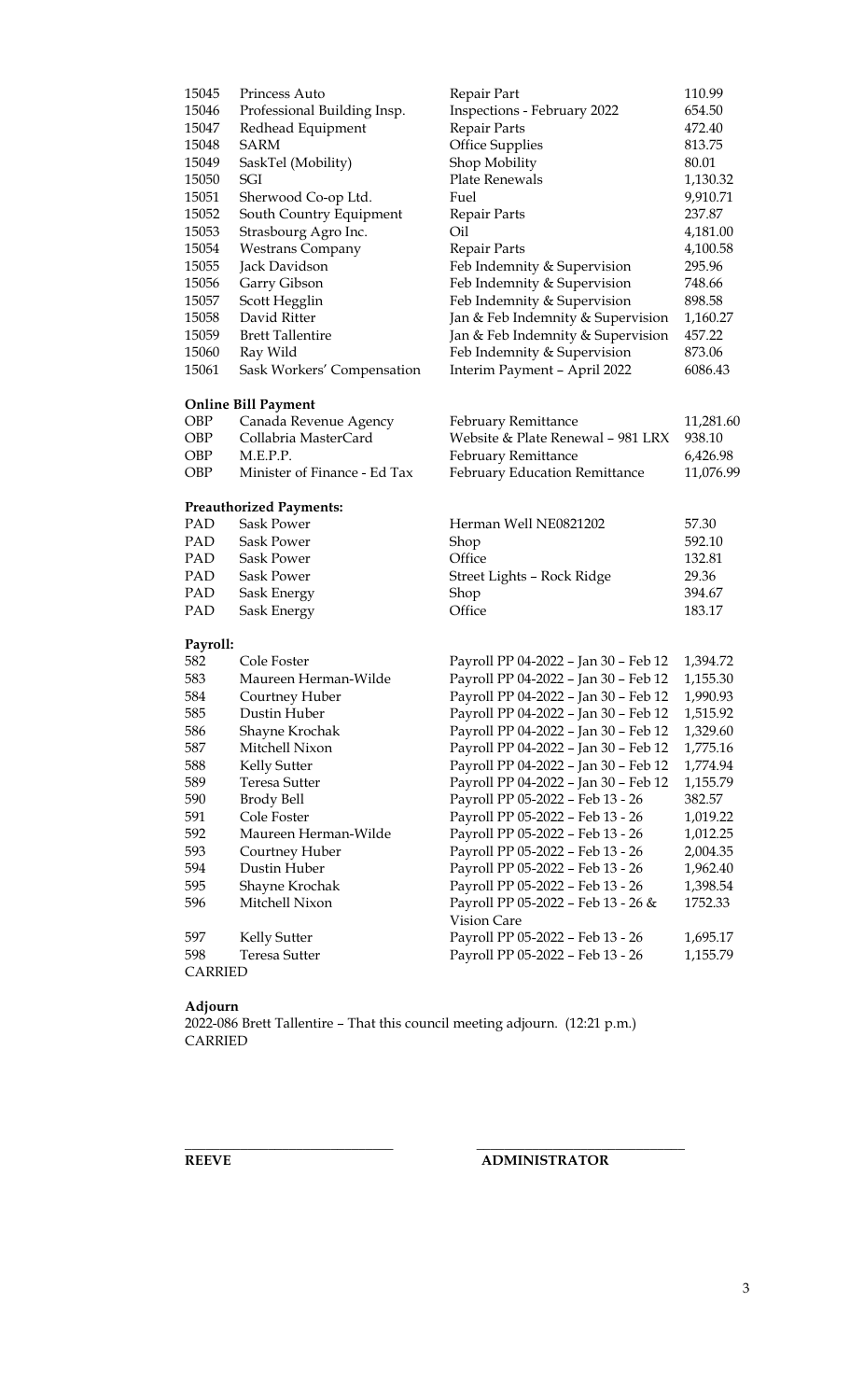# **Cupar & District Nursing Home Report for February/March, 2022**

- February 28<sup>th</sup> Regular Meeting
	- o All board members were present with the exception of Lynn Schulhauer.
	- o Travis Keisig, MLA for Last Mountain-Touchwood attended the meeting. He listened to our concerns which were as follows:
		- Funding differences between SHA and affiliate run homes (affiliate ones receive less)
		- **Problems with recruiting and retaining nurses/staff**
		- Nurse shortages of both LPNs and RNs
		- Generally how COVID has made every part of running the home more difficult and costly.
	- o Travis thanked the home for inviting him to part of the meeting and he will be taking the concerns to the government and will get back to the home in the next few weeks.
	- o The Executive Director has been covering the DOC and the RCC vacancies since January 14<sup>th</sup>.
	- o The confidential secretary position has been filled.
	- o The new Executive Director will be starting on March 1st.
	- o COVID testing of residents every 3-5 days has continued.
	- o The home is currently on outbreak two as residents have tested positive for COVID.
	- o The home is currently full.
	- o The new beds have been ordered and are expected to arrive within 2-3 months.
	- o The financial report was reviewed and accepted.
	- o The next regular meeting is set for March 28th.

David Ritter

 $\overline{\phantom{a}}$  , where  $\overline{\phantom{a}}$  , where  $\overline{\phantom{a}}$  ,  $\overline{\phantom{a}}$  ,  $\overline{\phantom{a}}$  ,  $\overline{\phantom{a}}$  ,  $\overline{\phantom{a}}$  ,  $\overline{\phantom{a}}$  ,  $\overline{\phantom{a}}$  ,  $\overline{\phantom{a}}$  ,  $\overline{\phantom{a}}$  ,  $\overline{\phantom{a}}$  ,  $\overline{\phantom{a}}$  ,  $\overline{\phantom{a}}$  ,  $\overline{\phantom{a}}$  ,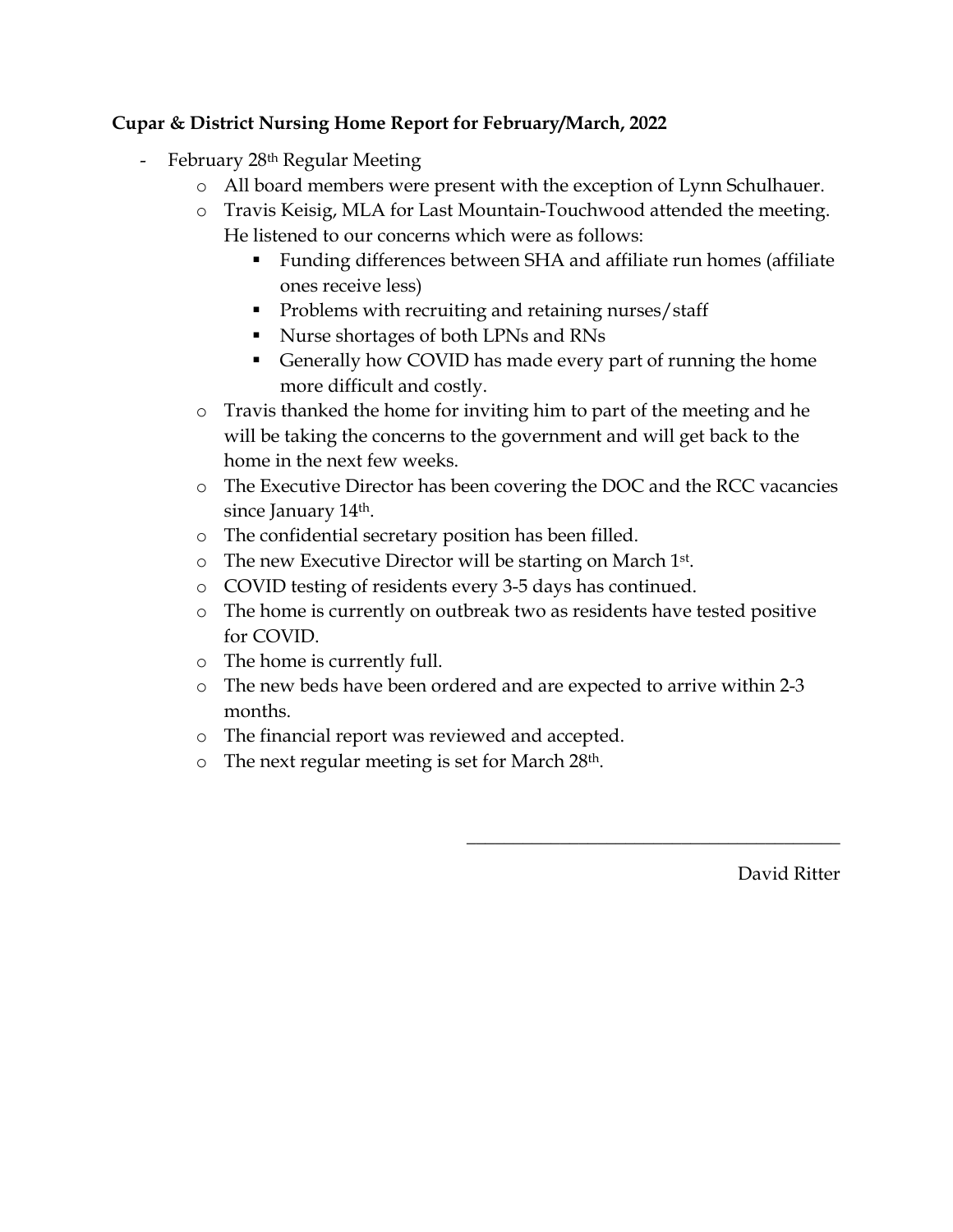# **Strasbourg & District Health Centre Report for February/March, 2022**

- Renovations are wrapping up with a few outstanding tasks to complete the project.
- New public health office is quite warm when the door is closed for clients so that will need to be remedied.
- Next available appointment dates are sitting at approximately 50 days with no word on an additional provider.
- One nursing student completed her placement last week.
- Staff performance reviews will be completed by the budget meeting in March.

Scott Hegglin

 $\overline{\phantom{a}}$  , where  $\overline{\phantom{a}}$  , where  $\overline{\phantom{a}}$  ,  $\overline{\phantom{a}}$  ,  $\overline{\phantom{a}}$  ,  $\overline{\phantom{a}}$  ,  $\overline{\phantom{a}}$  ,  $\overline{\phantom{a}}$  ,  $\overline{\phantom{a}}$  ,  $\overline{\phantom{a}}$  ,  $\overline{\phantom{a}}$  ,  $\overline{\phantom{a}}$  ,  $\overline{\phantom{a}}$  ,  $\overline{\phantom{a}}$  ,  $\overline{\phantom{a}}$  ,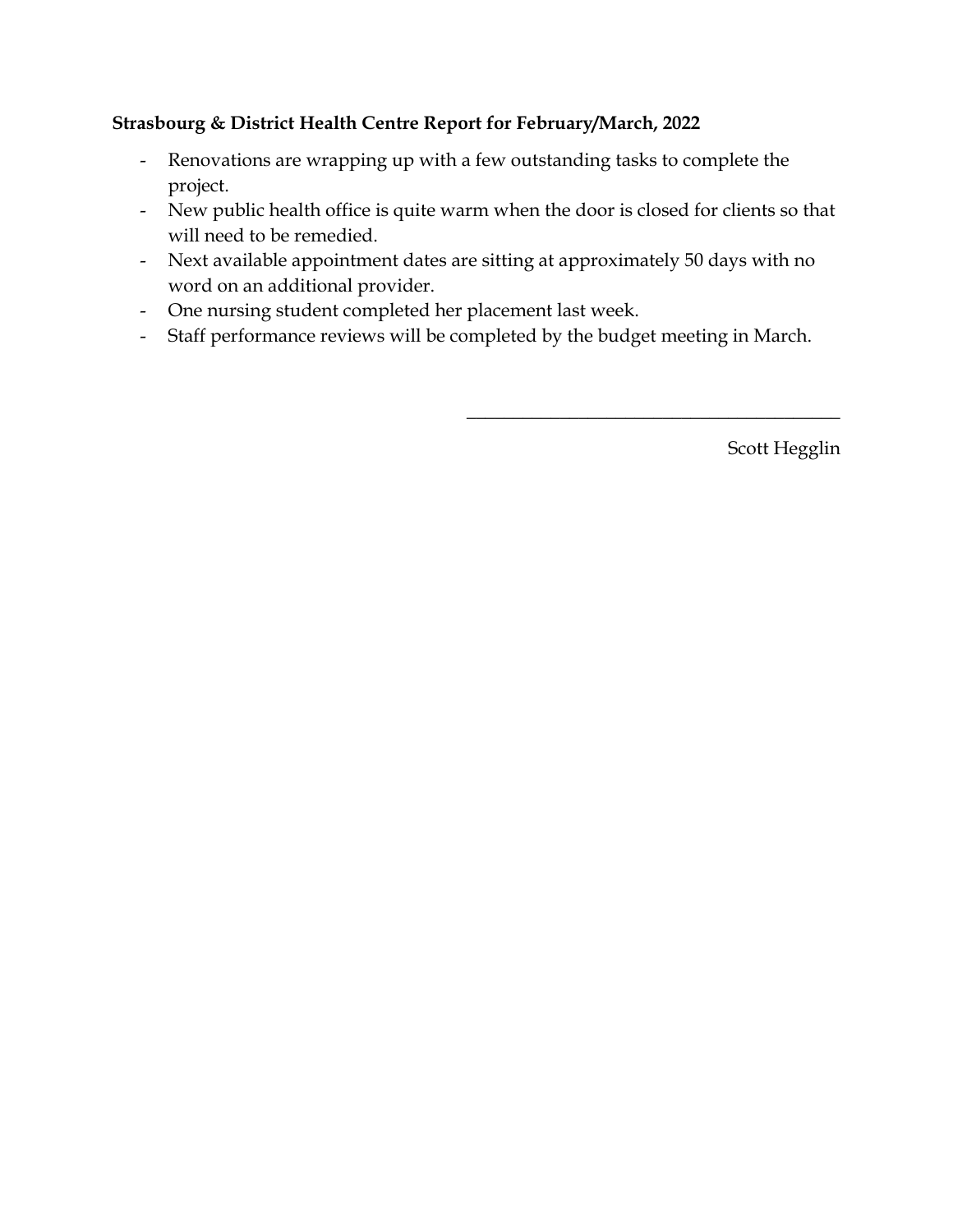# **Administration Report for February/March, 2022**

## **Follow-up from the February 15th Meeting:**

- The \$550.51 term at the Earl Grey Credit Union matured on February 20<sup>th</sup> and was transferred to our general chequing account.
- A letter was sent to the Minister of Environment and SARM regarding the misuse of FWDF money for Chronic Wasting Disease Research.
- Loraas Disposal received a letter indicating that they are exempt from the spring road bans when collecting municipal and RM 219 ratepayer's garbage and recycling.
- The new Dog Control Bylaw is in place and will be sent to subdivision lot owners when the Spring Newsletter is sent in April.

## **Other Business Conducted:**

- The RM and Village audits took place over the past two weeks.
- We have received a resume for an equipment operator/truck driver to keep on file for future available positions.

# **Messages of Concern/Gratitude**

- N/A

Courtney Huber

 $\overline{\phantom{a}}$  , where  $\overline{\phantom{a}}$  , where  $\overline{\phantom{a}}$  ,  $\overline{\phantom{a}}$  ,  $\overline{\phantom{a}}$  ,  $\overline{\phantom{a}}$  ,  $\overline{\phantom{a}}$  ,  $\overline{\phantom{a}}$  ,  $\overline{\phantom{a}}$  ,  $\overline{\phantom{a}}$  ,  $\overline{\phantom{a}}$  ,  $\overline{\phantom{a}}$  ,  $\overline{\phantom{a}}$  ,  $\overline{\phantom{a}}$  ,  $\overline{\phantom{a}}$  ,